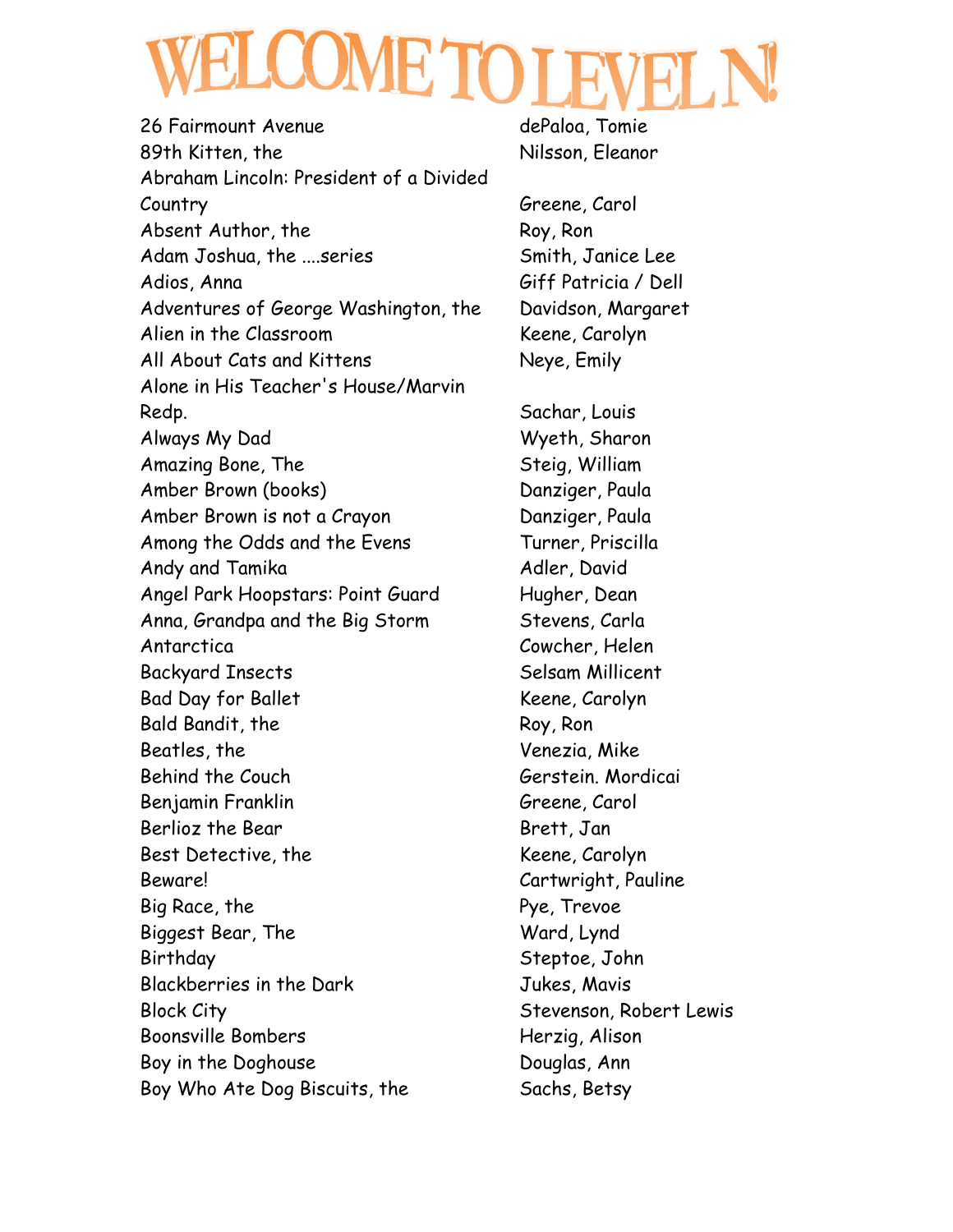| Bozo the Clone                                                                 | Greenburg, Dar   |
|--------------------------------------------------------------------------------|------------------|
| <b>Brad and Butter Play Ball!</b>                                              | Hughes, Dean     |
| <b>Bridges</b>                                                                 | Robbins, K.      |
| <b>Brookfield Days</b>                                                         | Wilkes, Maria    |
| <b>Buffalo Woman</b>                                                           | Goble, Paul      |
| Bugs and other Insects                                                         | Kalman, Bobbie   |
| <b>Bunny Trouble</b>                                                           | Wilhelm/Schold   |
| <b>Busybody Nora</b>                                                           | Hurwitz, Johan   |
| <b>Butterflies and Moths</b>                                                   | Kalman, Bobbie   |
| Canary Caper, the                                                              | Roy, Ron         |
| Case of Hermie the Missing Hamster, the<br>Case of Hermie the Secret Valentine | Preller, James   |
| ,the                                                                           | Preller, James   |
| Case of Hermie the Spooky Sleepover                                            |                  |
| the,                                                                           | Preller, James   |
| Case of the Christman Snowman, the                                             | Preller, James   |
| Cat Talk                                                                       | Long, Don        |
| Cat Who wore a Pot on her Head, the                                            | Slepian, Jon     |
| Catwings                                                                       | LeGuin, Ursula,  |
| Catwings Return                                                                | LeGuin, Ursula,  |
| Caught by the Sea                                                              | Keating, Rosem   |
| Chalk Box Kid, the                                                             | Bulla, Clyde Rob |
| Chanticleer and the Fox                                                        | Cooney, Barbar   |
| Chicken Sunday                                                                 | Polacco, Patrici |
| Chocolate Touch                                                                | Catling, Patrick |
| Christopher columbus: A Great Explorer                                         | Greene, Carol    |
|                                                                                | Walker, Pam/A    |
| Cirulatory System, the                                                         | Children's P     |
| Cloud Book, the                                                                | dePaloa, Tomie   |
| Clue in the Glue                                                               | Keene, Carolyn   |
| Clue of the Gold Doubloons, the                                                | Keene, Carolyn   |
|                                                                                | Sipiera, Paul/A  |
| <b>Comets and Meteor Showers</b>                                               | Children's       |
| Coyote Not-So-Clever                                                           | Beveridge, Barl  |
| Curse of the Squirrel, the                                                     | Yep, Laurence    |
| Dance with Rosie                                                               | Giff Patricia /  |
| Dancing with the Manatees                                                      | McNulty, Faith   |

Greenburg, Dan Hughes, Dean Robbins, K. Wilkes, Maria Goble, Paul Kalman, Bobbie Wilhelm/Scholastic Hurwitz, Johanna Kalman, Bobbie Roy, Ron Preller, James Preller, James Preller, James Preller, James Long, Don Slepian, Jon LeGuin, Ursula, K. LeGuin, Ursula, K. Keating, Rosemary Bulla, Clyde Robert Cooney, Barbara Polacco, Patricia Catling, Patrick Skene Greene, Carol Walker, Pam/A New True Book, Children's P dePaloa, Tomie Keene, Carolyn Keene, Carolyn Sipiera, Paul/A New True Book, Children's Beveridge, Barbara Yep, Laurence Giff Patricia / Dell Danger Guys Abbott, Tony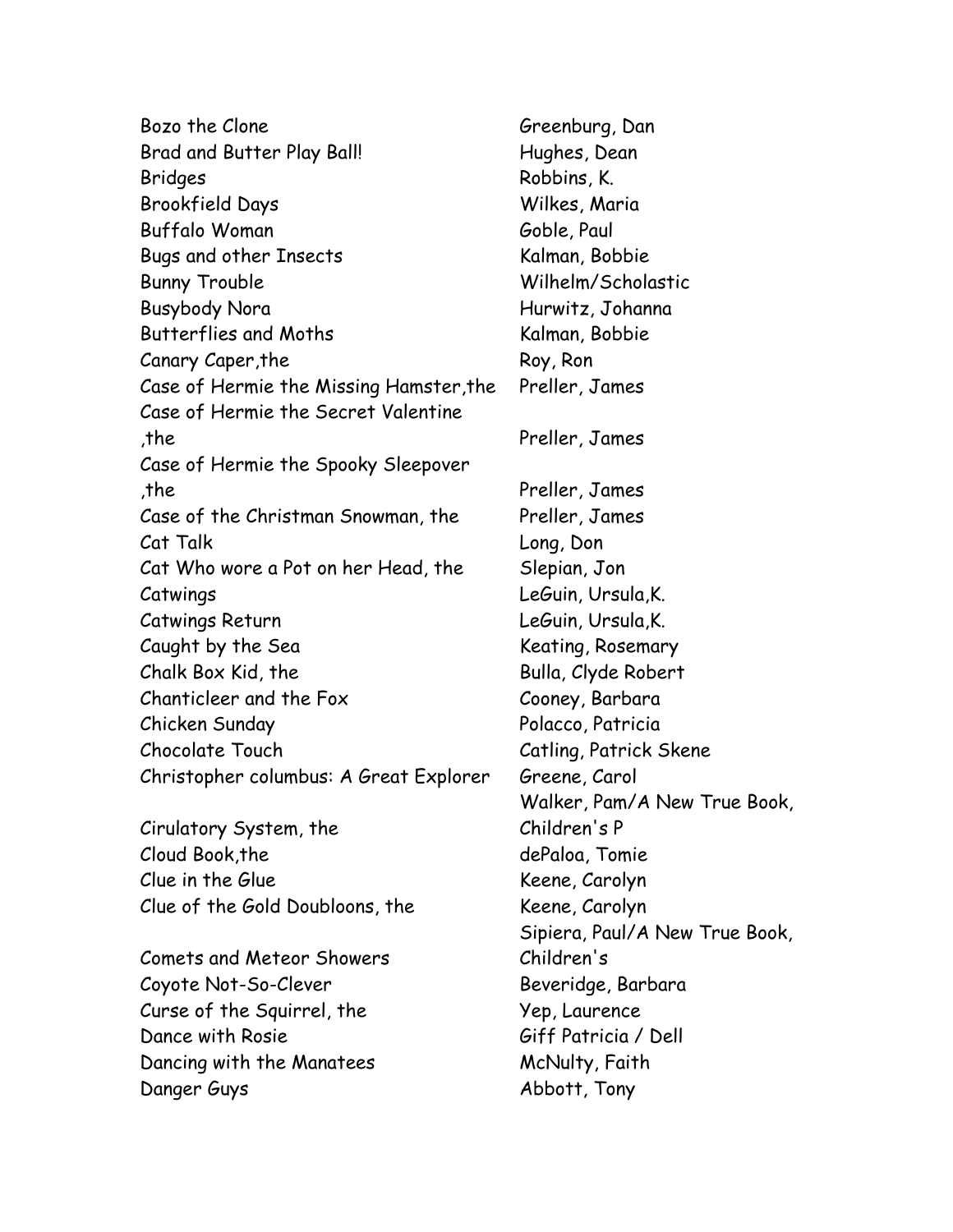Danger Guys Blast off Abbott, Tony Danger Guys on Ice Abbott, Tony Dark and Full of Secrets Carrick, Carol Day with Wilber Robinson, A Joyce, William Deadbolts and Dinkles Tapp, Kathy Kennedy Deadly Dungeon, the Roy, Ron Did you Carry the Flag Today, Charley? Caudill, Rebecca Dog I Share, the Marriott, Janice Dolphins Kalman, Bobbie Dolphin's First Day" The Story of ..... Zoehfeld, Kathleen Donovan's Word Jar DeGross, Monalisa Don't Call Me Beanhead! Wojciechowski, Susan Dream Eater Garrison, Christian Emily Eyefinger **Ball**, Duncan Encyclopedia Brown (books) Sobel, David /Bantam Even That Moose Won't Listen to Me Alexander, Martha Experiment with Movement Murphy, Bryan Experiment with Water **Murphy, Bryan** Falcon's Feathers, the Roy, Ron First Apple **Russell**, Ching Yueng Fllying Dragon Room, the Wood, Audrey Flunking of Joshua T. Bates,the Shreve, Susan Forever Amber Brown **Danziger**, Paula Funny Bananas: The Mystery in the Musuem McHargue, Geirgess Gadget War, the Duffey, Betsy Germs Make Me Sick Berger, Melvin Ghost Dog Allen, Eleanor Ghost of Popcorn Hill, the Wright, Betty Gift for Mama, A **Hautzig, Esthher** Giving Thanks Swamp, Chief Jake Giving Tree, The Silverstein, Shel Glass Slipper for Rosie,A Giff Patricia / Dell Gold Fever! Kay, Verla Good Dog, Bonita Giff Patricia / Dell Goose's Gold, the Roy, Ron Grandfather's Journey Say, Allen Green Thumbs, Everyone Giff Patricia / Dell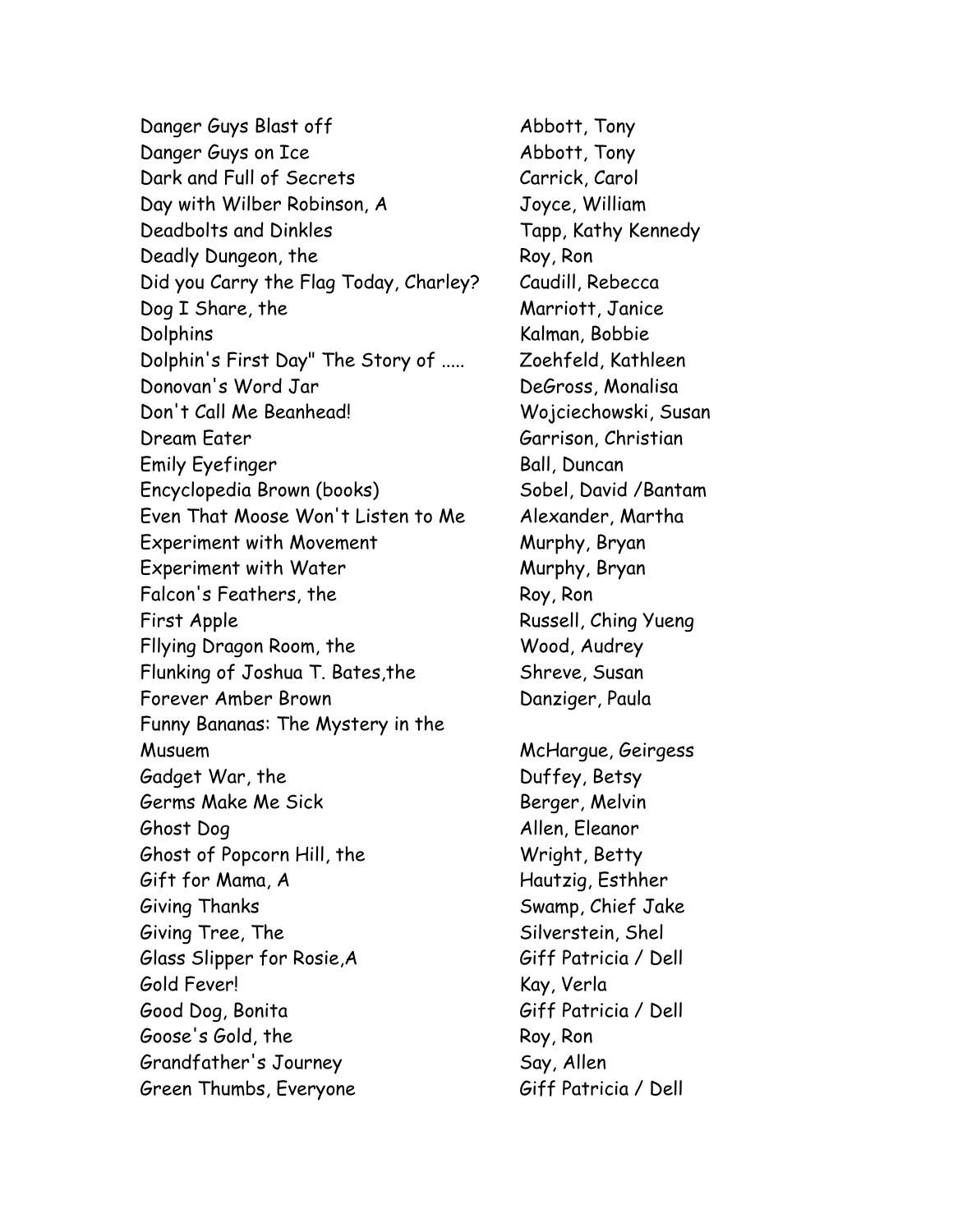Hannah Whelan Gloria Happy Birthday Anna Sorpresa Giff Patricia / Dell Helen Keller, Courage in the Dark Hurwitz, Johanna Helen Keller's Teacher Davidson, Margaret Herbie Jones Nine, Suzy Hey, New Kid Douglas, Ann Ho, Ho, Benjamin, Feliz Navidad Giff Patricia / Dell Horrible Harry and the Ant Invasion Kline, Suzy House on Walenska Street, the Herman, Charlotte How a Book is Made Aliki How I Fixed the Year 1000 Problem Greenburg, Dan How is a Crayon Made Charles, Oz How to be Cool in the Third Grade Douglas, Ann How to Speak Dolpgin in Three Easy lessons Greenburg, Dan Hunches in Bunches Seuss, Dr. I, Amber Brown Danziger, Paula I'm Terrific Sharmat, Marjorie Weinman I'm Terrific **I'm Terrific Sharmat, Marjorie Weinman** It Takes a Village Cowen-Fletcher It's a Fiesta, Benjamin Giff Patricia / Dell Jackie Robinson O'Connor, Jim Jason and the Aliens Greer, Gery and Ruddick, Bob Jason and the Lizard Pirates Greer, Gery and Ruddick, Bob Jenius-The Amazing Guinea Pig King-Smith, Dick Jimmy's Boa and the Big Splash Noble, Trinka Johnny Appleseed Kellogg, Steven Jolly Postman Ahlberg, Allan Julian, Dream Doctor Cameron, Ann Julian, Secret Agent Cameron, Ann Julian's Glorious Summer Cameron, Ann Just a Few Words, Mr. Lincoln Fritz, Jean Keelboat Annie Johnson, Janet Key to the Treasure **Parish, Peggy** Kid Next Door, the Smith, Janice Lee Kitty in the Middle **Delton**, Judy Leftovers,: ... (series) Finance Morton Howard, Tristan Legend of Old Befana dePaloa, Tomie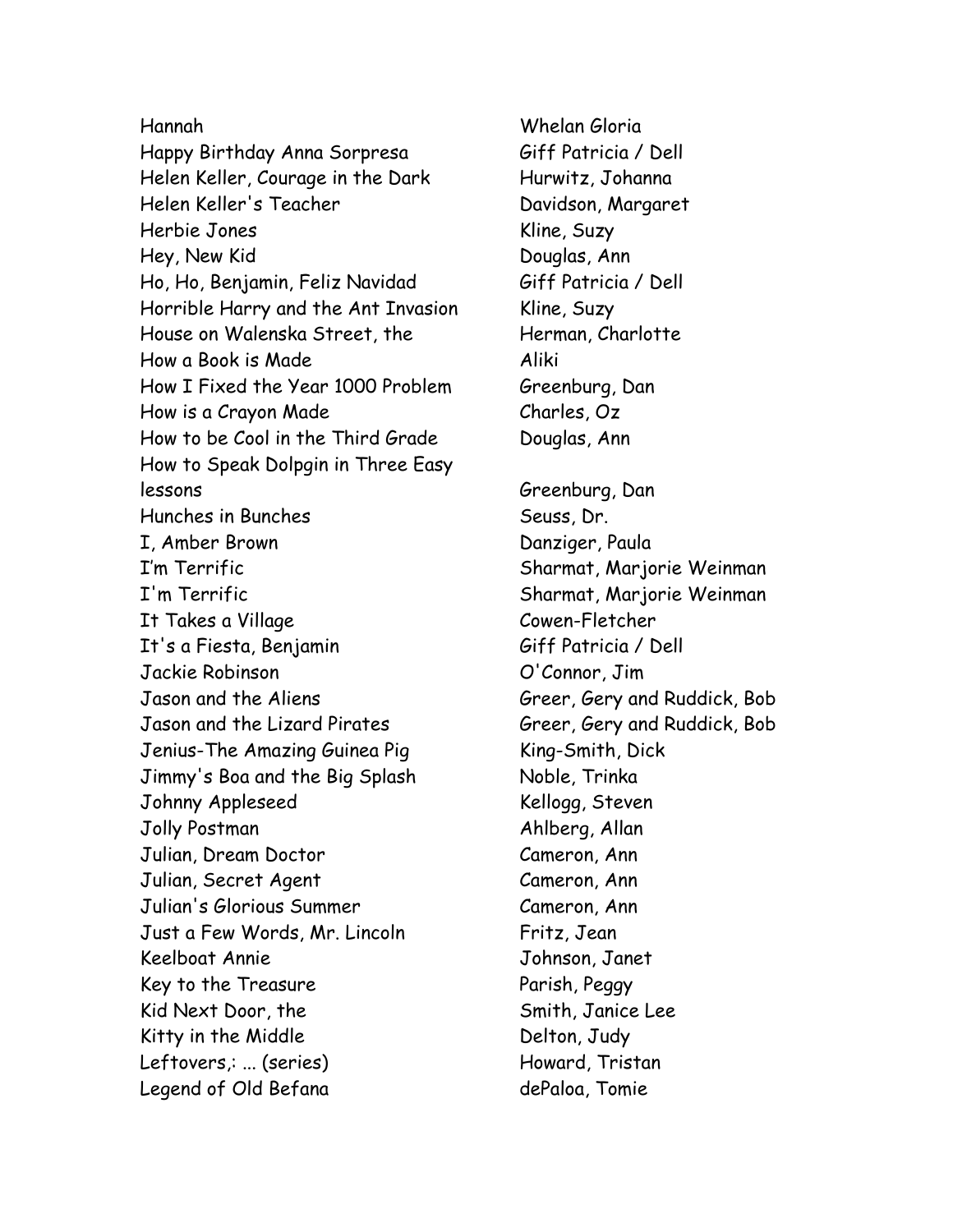Legend of the Indian dePaloa, Tomie Leontyne Price:Opera Superstar Williams, Sylvia Librarian from the Black Lagoon THaler, Mike Light at Tern Rock, the Sauer, Julia L. Lili the Brave **Armstrong, Jennifer** Lily and Miss Liberty **Stephens, Carla** Limestone Caves **Davis**, Gary Lion Dancer:Ernie Wan's Chinese New Year Waters, Kate Little Sea Pony, the Cresswell, Helen Llama Pajamas Clymer, Susan Lost Sandals, the Bennett, Jean Louis Braille: the Boy Who Invented... Davidson, Margaret Luke's Bully Winthrop, Elizabeth Lunchbox Mystery, the Lohans, Alison Magic Finger, the Dahl ,Roald Make Room for Elisa **Hurwitz, Johanna** Man Who Tricked a Ghost Yep, Laurence Max Malone ... (series) Herman, Charlotte Max Malone and the Great Cereal Rip Off Herman, Charlotte Milk Makers, the Gibbons, Gail Millions of Cats Gag, Wanda Min-Yo and the Moon Dragon Hillman, Elizabeth Missing Osprey Nest, the Herman, Emily Money Boot, the Russell, Ginny More Monsters in School Godfrey More Stories Huey Tells Cameron, Ann More Stories Julian Tells Cameron, Ann Most Wonderfull Doll in the World,the McGinely, Phyllis Mountains of Quilt, the Willard, Nancy Mr. Potter's Pet King-Smith, Dick Mufaro's Beautiful Daughters, An African Tale Steptoe, John My Friend the Monster **Bulla**, Clyde Robert My Great Aunt Arizona **Houston, Gloria** My Name is Maria Isabel Ada, Alma Flor Mystery of Pony Hollow, the Hall, Lynn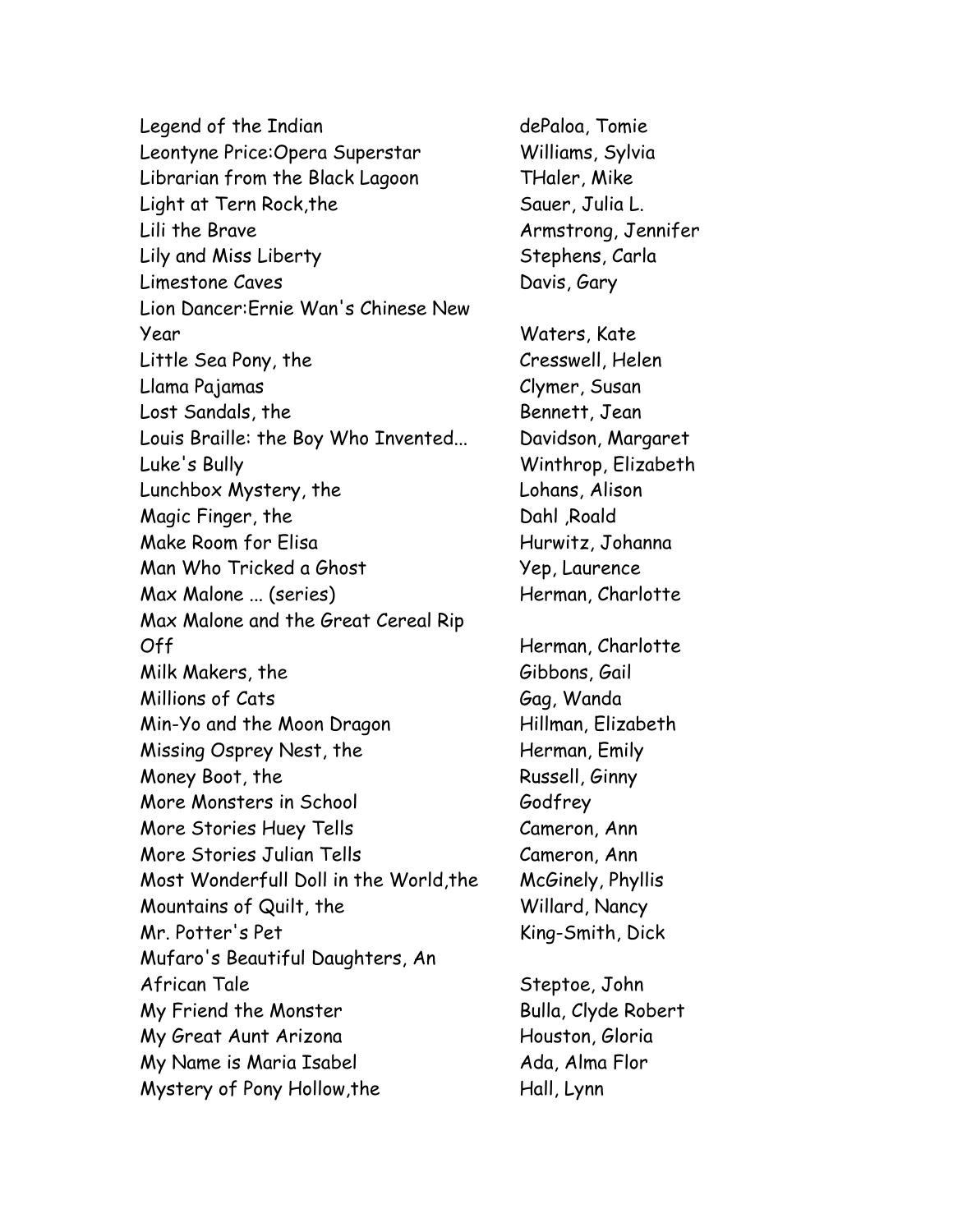Mystery of the Phantom Pony, the Hall, Lynn Neighbor From Outer Space, the George, Maureen New Kid in Town **Kroll**, Steven Newf Newf Rillilea, Marie Next Spring for Oriole Whelan, Gloria No roo,m for a Dog Nichols, Joan Kane Not So Perfect Rosie Giff Patricia / Dell Obadiah the Bold Turkle, Brinton Pain and the Great One, The Blume, Judy Papagayo the Mischief Maker McDermott, Gerald Pecos Bill **Recos Bill** Recos Bill Recos Bill Recos Bill Recos Recognization Recognization Recognization Recogniz Picture Book of Jessie Owens, A Adler, David Picture Book of John F. Kennedy Adler, David Picture Book of Robert E. Lee Adler, David Pioneer Cat Nooks, William Pirate's Promise and Clyde Robert Pitching Trouble Kroll, Steven Pizza Book, The Krensky, Stephen Playing Favorites Kroll, Steven Polar Express, The VanAllsburg, Chris Pompeii . . . Buried Alive **Kunhardt, Edith** Popcorn Book, the dePaloa, Tomie Pride of the rockets Kroll, Steven Prudence Raatma, Lucia Puppy Love **Duffey, Betsy** Return of the Home Run Kid Christopher, Matt Roald Dahl's Revolting Rhymes Dahl, Roald Rollermama Hinchliffe, Jo Rosie's Big City Ballet Giff Patricia / Dell Rosie's Nutcracker Dreams Giff Patricia / Dell Rumpelstiltskin Zelinsky, Paul Save the Manatee Rfiesinger, Allison Say Hola, Sarah Giff Patricia / Dell Scary Day the Bennett, Jean School's Out **Hurwitz, Johanna** Schoolyard Mystery, the Levy, Eizabeth Second Chance Kroll, Steven Shadow of the Wolf Whelan, Gloria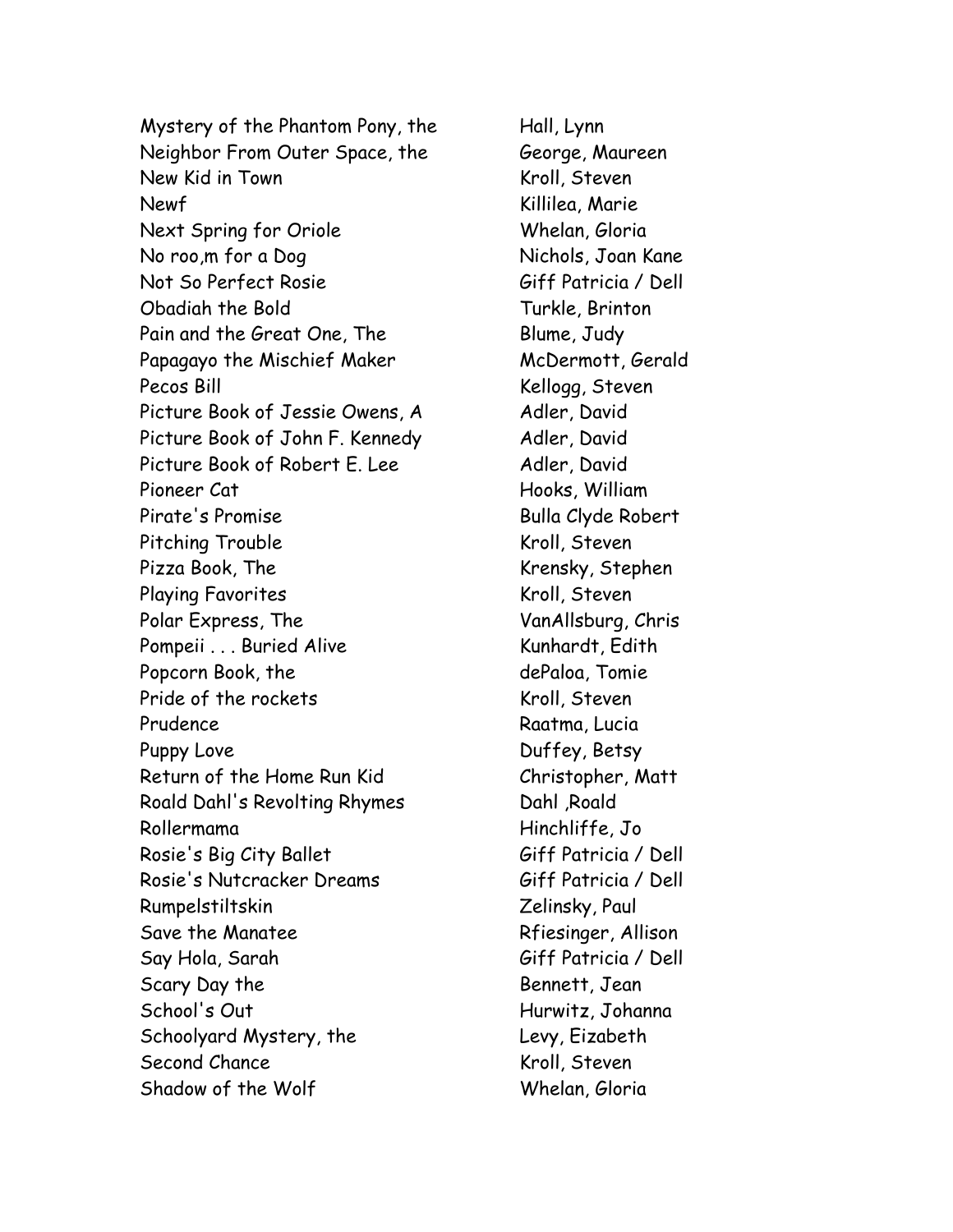Shark in School Giff Patricia / Dell Shark Lady McGovern, Ann Shoeshine Girl Bulla Clyde Robert Show and Tell Greene, Stephanie Show and Tell War Show and Tell War Smith, Janice Lee Sidewalk Story Mathis, Sharon Silver Whelan, Gloria Simon and the Aliens The Mills, Eva Sip of Aesop, A Yolen, JAne Skirt, the Soto, Gary Slump the Kroll, Steven Smartest Bear and His Brother Oliver, the Bach, Alice Sod Youses on the Great Plains Rounds, Glen Someone is Following PipRamsey Roy, Ron Something Queer ..... (series) Levy, Eizabeth Song Lee .... (series) Kline, Suzy Splatter Marriott, Janice Stage Fright Martin, Ann M. Stargazers, the Gibbons, Gail Starring Rosie Giff Patricia / Dell Stellaluna Cannon, Jannell Stories Huey tells the Cameron, Ann Stories Julian Tells, the Cameron, Ann Storm in the Night Stolz, Mary Streak, the Kroll, Steven Strega Nona dePaloa, Tomie Striped Ice Cream Lexau, Joan Summer REading is Killing Me Scieszka, Jon Ten O'Clock Club, the Beach York.Carol Third Grade Bullies Levy, Eizabeth Throw-Away Pets **Duffey, Betsy** Titantic, the Lost.. and Found Donnelly, Judy To the Top!:/climbing the World's Highest Mountain **Kramer, Sudelle.** A Toad For Tuesday, A Erickson, Russell Tornadoes Hopping, Lorraine Tractor Trailers Schaefer, Lola M.